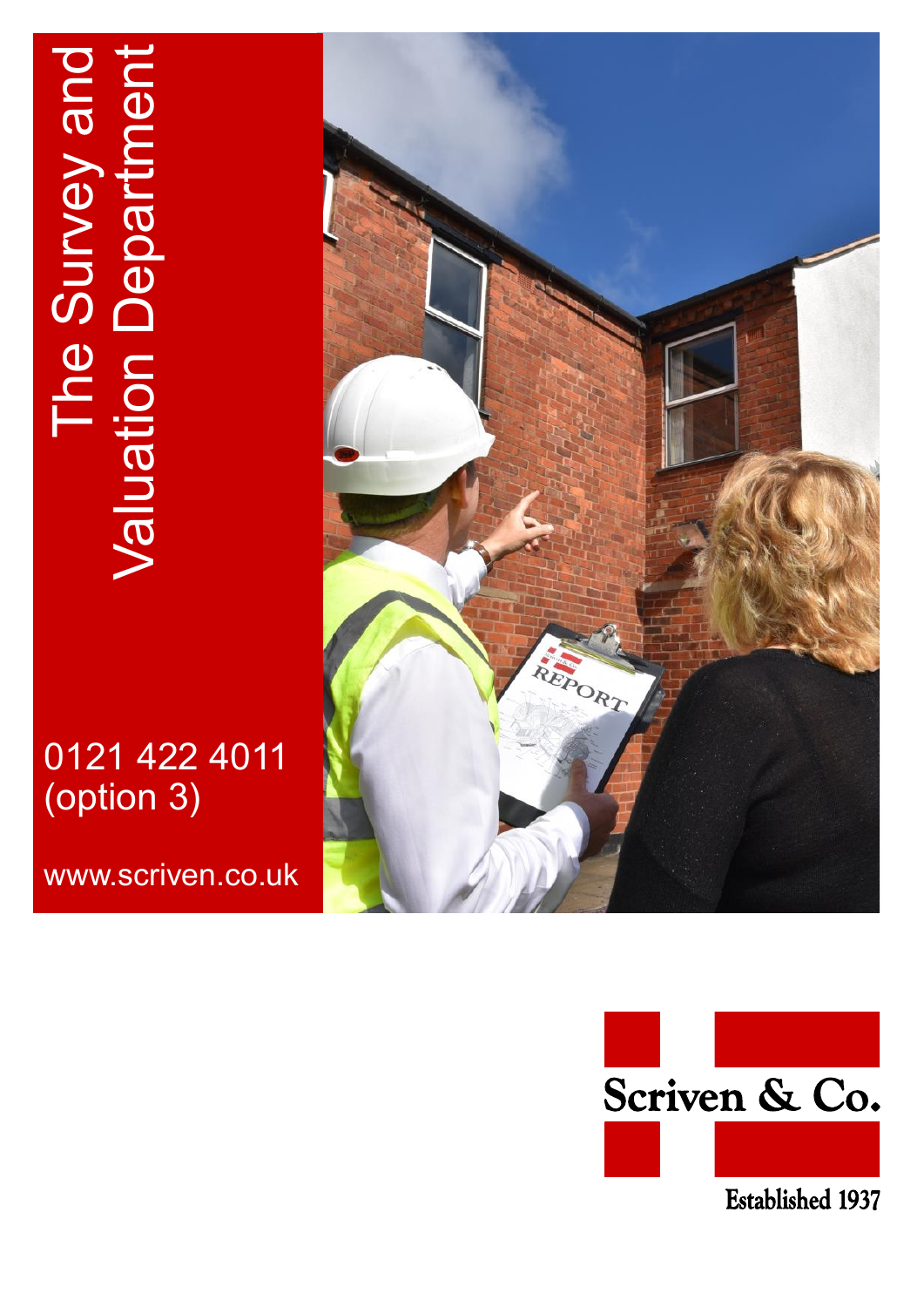## The Department

The Scriven & Co. survey and valuation department is able to carry out a wide range of valuation and survey work in the Birmingham, Black Country and Worcestershire areas.

We act for a range of clients (both small and large) from the private, public, professional and corporate sectors. In each case we aim to provide an efficient, yet personal, service carried out to the highest professional standard. To assist in achieving this aim, the department has ISO 9001 accreditation and also has in place an on-going training and professional development programme.

#### The Team

The department is fronted by Kevin Davis MRICS, who has over 25 years experience in valuations and surveys. In accordance with ongoing changes in the industry, Kevin is qualified to provide Domestic Energy Reports and Home Inspection Reports.

Further specialist valuations of Commercial Property and Land Appraisals are undertaken by Martin Scriven, Bsc (Val Est Man), FRICS, Direct line: 0121 506 6950 Email: martinscriven@scriven.co.uk

# Types of Valuation

Scriven & Co. are able to provide valuations for most types of properties including residential, retail, industrial, commercial and development land for a variety of purposes including:

- **property purchases and disposals**
- $\blacksquare$  rental agreements and reviews
- taxation (capital gains tax, inheritance tax, transfers between connected persons and companies, etc.)
- **p**robate
- matrimonial matters
- pension fund requirements
- building reinstatement for insurance purposes
- sale and purchase of freehold ground rents for investors and owner occupiers
- the RICS Homebuyer's Survey and Valuation Report
- Energy reports on residential property
- Home inspection reports

Scriven & Co also subscribe to the Quest Electronic Valuation System.

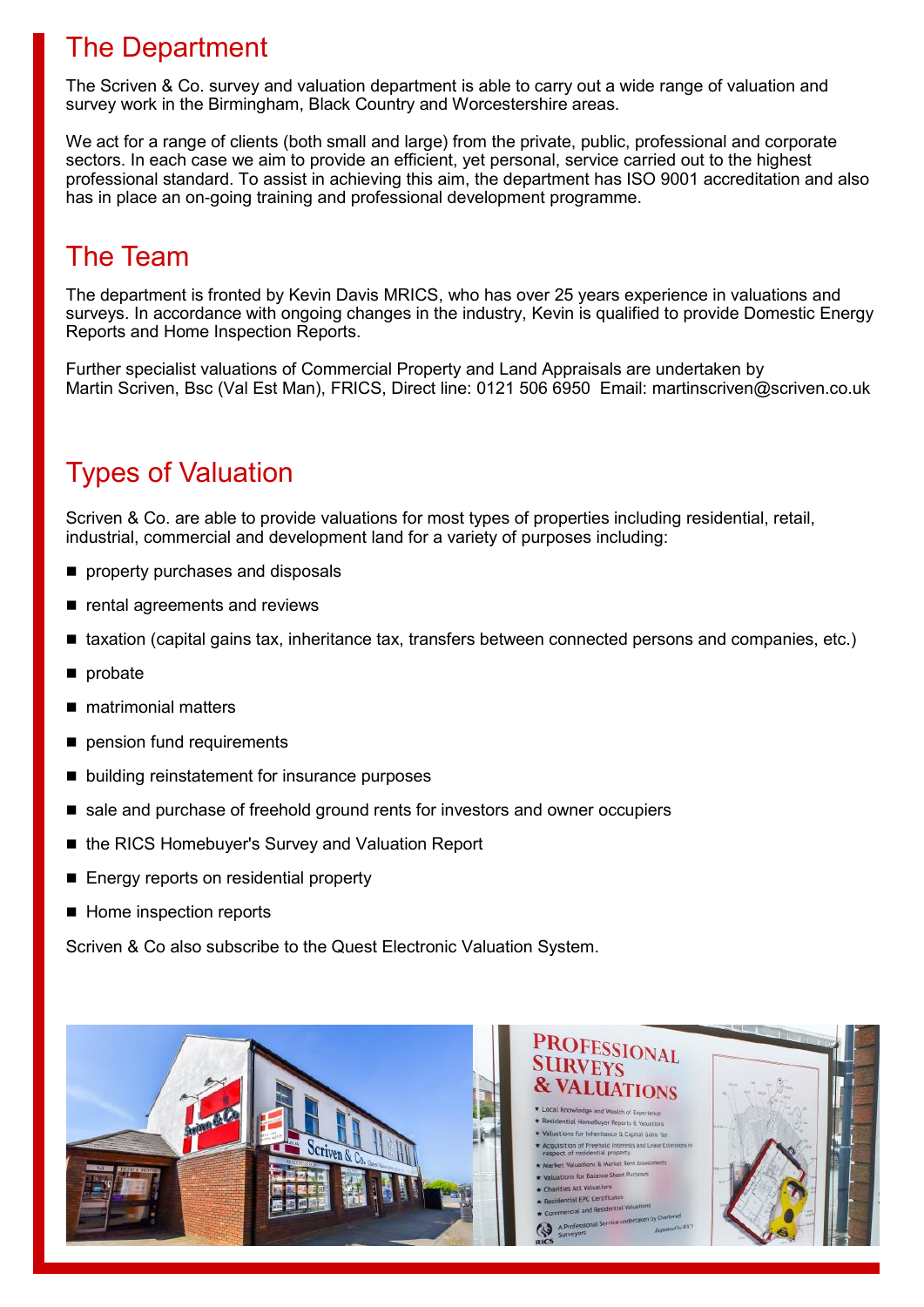# RICS Homebuyers Survey and Valuation Report

This report is generally undertaken on behalf of private buyers (either cash purchasers or those dependent upon a mortgage) who require a general overview of the property enabling them to make an informed decision upon the purchase. It is carried out to a standard as set out by the Royal Institution of Chartered Surveyors and is particularly suited to properties constructed since 1900 and those which are of conventional construction.

The inspection will include all reasonably accessible parts of the property both internally and externally (from ground level or publicly accessible areas) and the roof space. It will also include outbuildings and the site boundaries (but only in relation to serious defects). An overall assessment of the adequacy of the services will be given (but they will not be tested).

The report will provide the following:

■ Market value of the property

 An assessment of the property's general condition. It identifies what the surveyor considers to be the most important issues. By applying condition rating to elements of the building, the services and any garages and permanent outbuildings, the Surveyor will advise whether defects are serious or urgent.

■ Identification of matters with potential legal implications which the client's legal advisor should investigate further

- Identification of matters which have potential safety implications
- The recommended reinstatement cost for insurance purposes
- Advice upon marketability of the property both current and in the future

The following scale of charges is applicable to carrying out a Homebuyer's Survey and Valuation

- Up to £100,000 £510.00 inc VAT *(£425.00 plus VAT)*
- £100,000 £150,000 £540.00 inc VAT *(£450.00 plus VAT)*
- £150,000 £200,000 £570.00 inc VAT *(£475.00 plus VAT)*
- £200,000 £300,000 £630.00 inc VAT *(£525.00 plus VAT)*
- £300,000 and above by negotiation

For all other valuation work a written fee quotation will be required.

In accordance with RICS requirements we would be pleased to forward a letter of engagement upon request.